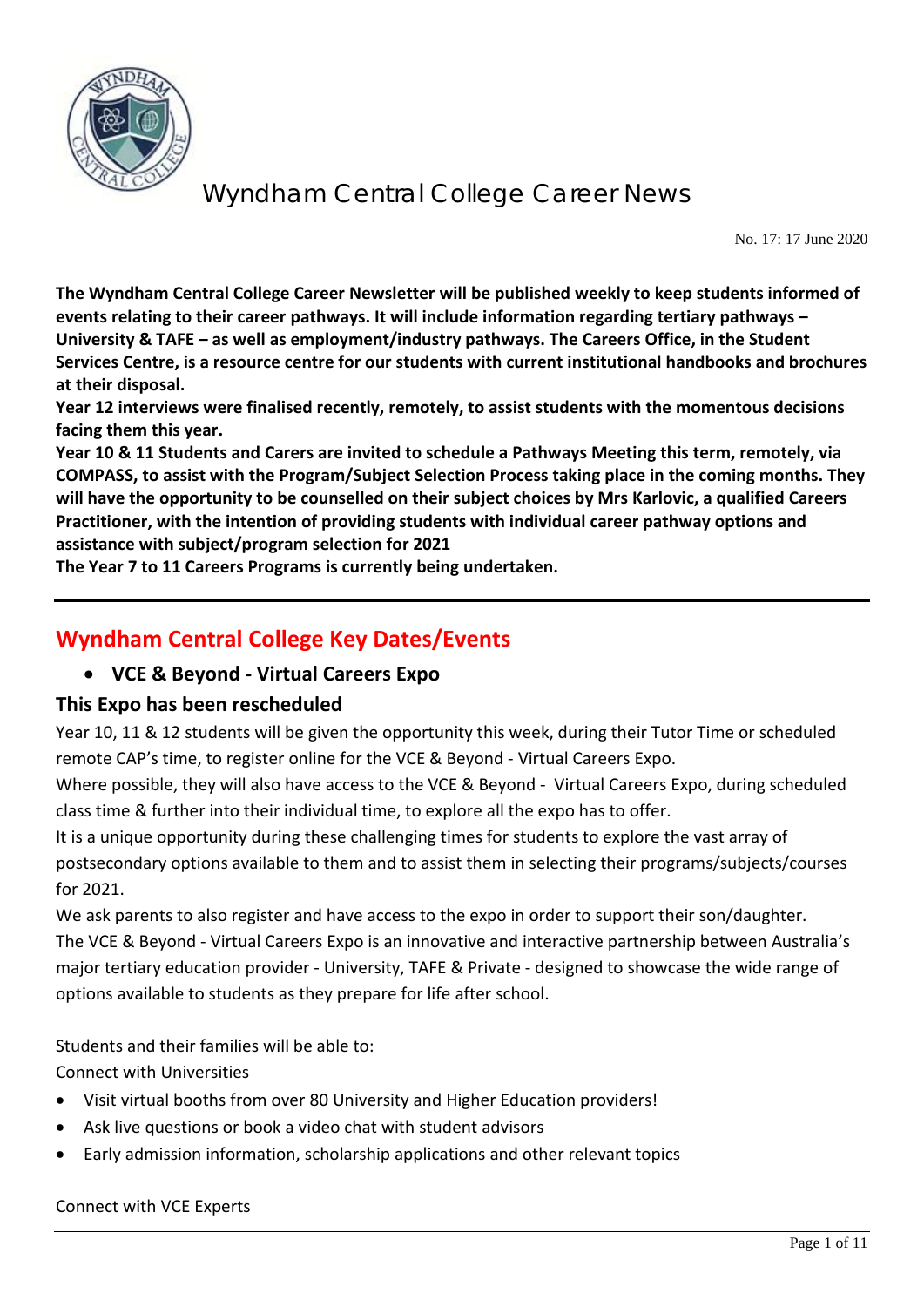

No. 17: 17 June 2020

- Pick and choose daily webinars
- Specific career strategies for success
- Dealing with stress, maintaining motivation
- Parent-specific tips to support your child

When: Wednesday  $17<sup>th</sup>$  June, 4.30pm – 7.30pm Thursday  $18<sup>th</sup>$  June,  $4.30$ pm – 7.30pm Saturday  $20<sup>th</sup>$  June,  $10am - 1pm$ Sunday  $21^{st}$  June,  $10$ am – 1pm

Information and RSVP:<https://bit.ly/2XMrz5r> *Information and RSVP:<https://bit.ly/2XMrz5r>*

Note: the HSC and Beyond Expo will be running 24 - 28 June,<https://bit.ly/3fnHPQG>

- **VCE, VIP (VCE Industry Program) & VCAL for Year 11 (2021) Applications Due this week**
- **Monday 22nd – Friday 26th June: VCE, VIP (VCE Industry Program) & VCAL for Year 11 (2021) Interviews taking place**
	- **Tuesday 14 July, Session 1: Careers Program Assembly No.3 – VTAC/VICTER 2022, Years 11**
	- **Tuesday 14 July, Session 3: Year 9 Final Pathways Assembly**
	- **Thursday 16 July, Session 1: Careers Program Assembly No.3 – VTAC/VICTER 2023, Years 10**
	- **Wednesday 15th July, 3.20pm: Year 9, 10 & 11 Tutor Teacher PD re WEB Preferences, final stages of Elective/Subject/Program Selection**
	- **Wednesday 22 July: Subject Taster Preferences Due, Year 10**
	- **Thursday 30th July: Year 10 into Year 11 Subject Tasters**
	- **Monday 3rd August: WEB Preferences Open Online, Years 9, 10 & 11**
	- **Wednesday 12th August: WEB Preferences Due, Years 9, 10 & 11**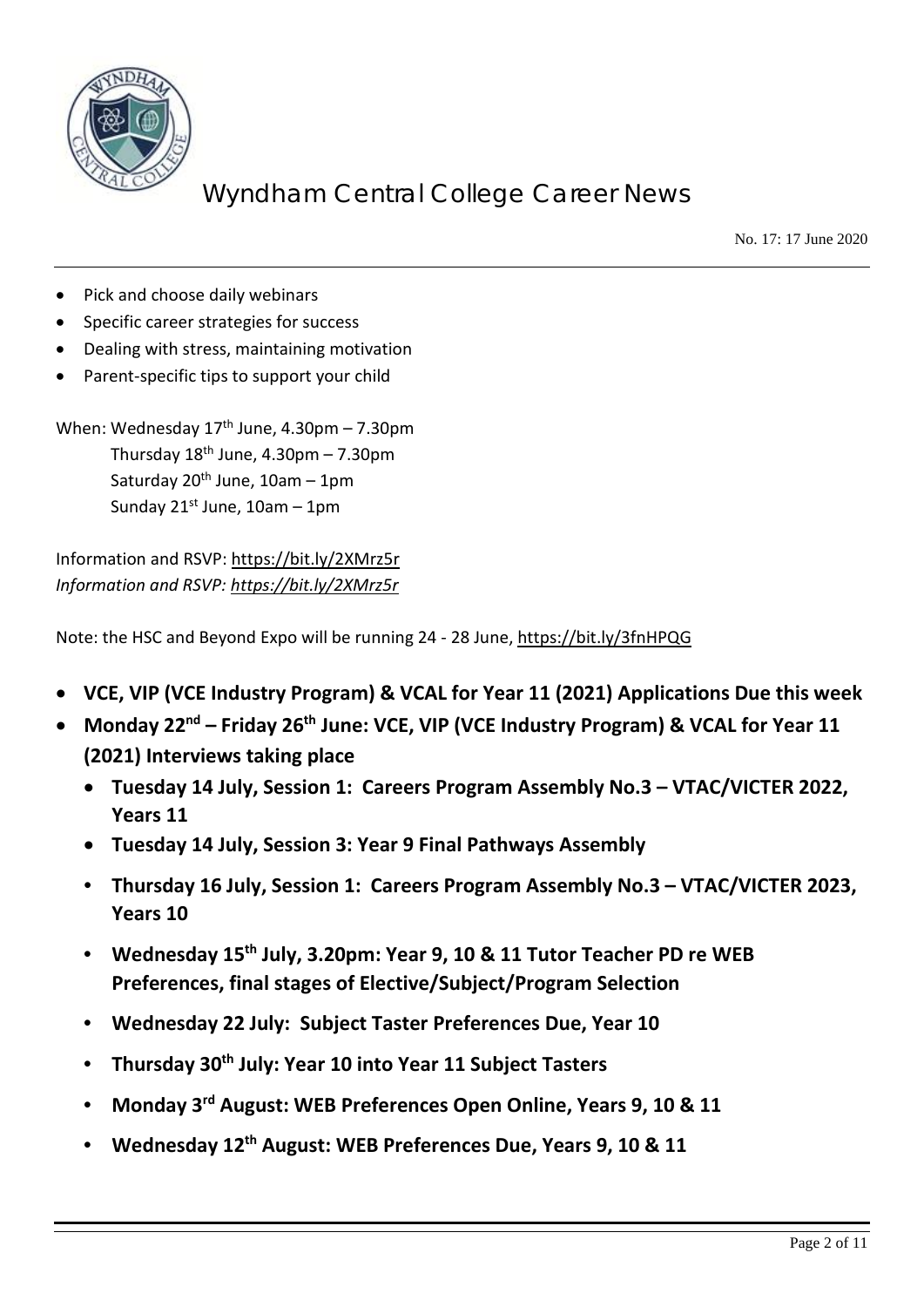

No. 17: 17 June 2020

## **New Early Entry Program**

### **2021 Swinburne University Early Entry Program**

Swinburne has just announced a new early entry program for the 2021 intake! Offers will be made on a recommendation from your school and will be 'ATAR free'.

You will still need to complete year 12 and meet subject prerequisites, but in the words of Swinburne, '*this isn't an easy way out, it's a determined person's way forward'.*

How do I apply?

Step 1: check that your course is eligible and that you meet the subject prerequisites.

Step 2: ask your school to fill out the recommendation form. Your school will make an assessment based on your past results and capacity for tertiary study.

Step 3: In August / September, add your course/s to your VTAC preference list. Your career adviser will talk to you about the order of courses on your list.

If your school recommends you and if you achieve a minimum English study score of 20, meet other subject prerequisites and complete year 12, you will receive a guaranteed offer.

For a list of eligible courses, to download the recommendation form and to register your interest, go to <https://bit.ly/2UMKGtT> Please see Mrs Karlovic ASAP if interested in applying for this program

## **Technology Scholarship**

Westpac Young Technologist Scholarship

This is a fantastic scholarship for students applying for technology related degrees at one of the following universities:

- RMIT University
- University of Wollongong
- Western Sydney University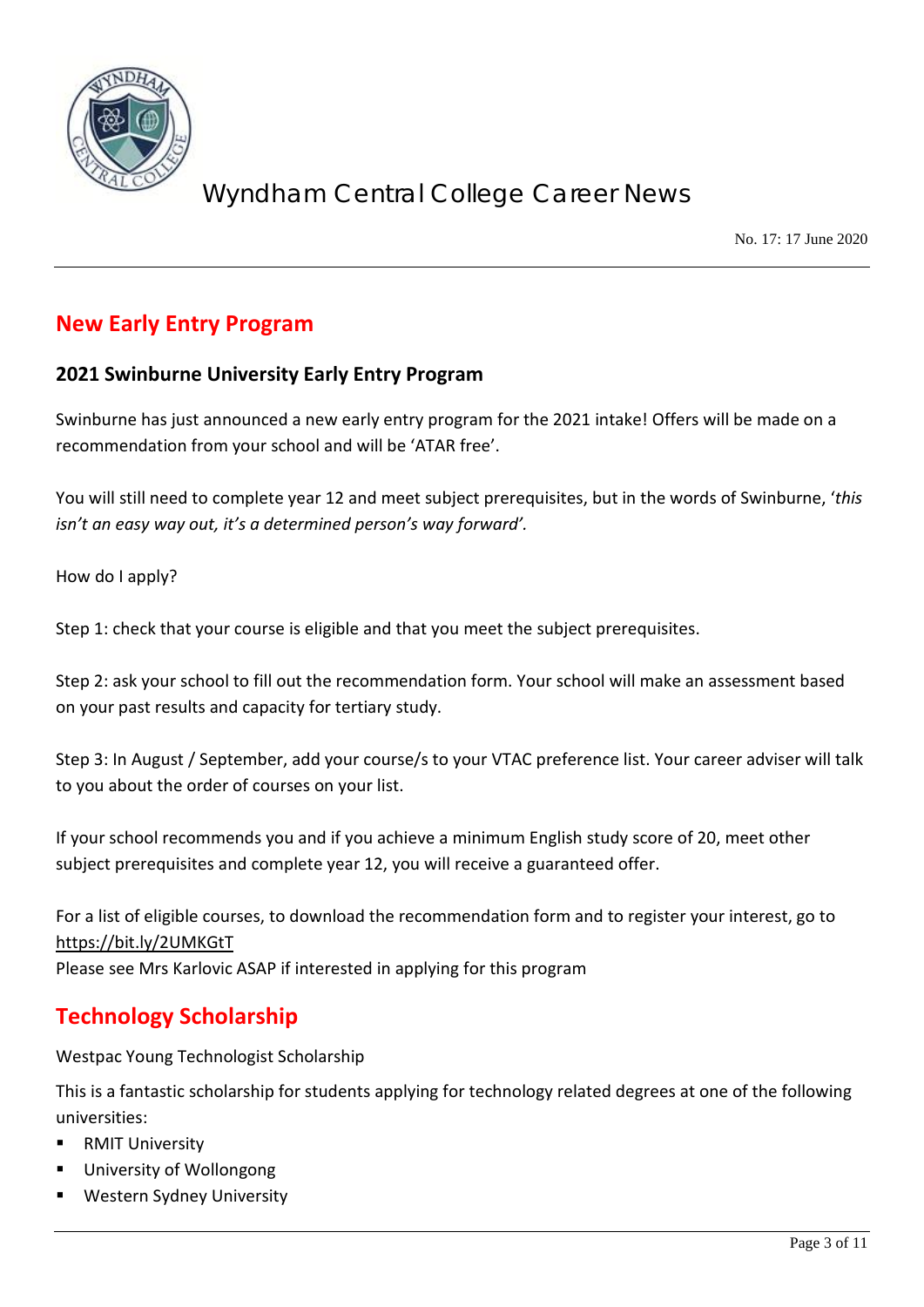

No. 17: 17 June 2020

- **Queensland University of Technology**
- Murdoch University

The *Careers Department* has information about the scholarship and profiles of previous recipients on their website. Go t[o https://bit.ly/2BeteHz](https://bit.ly/2BeteHz) 

You can participate in an information session about the scholarship on June  $17<sup>th</sup>$ , 6pm, <https://bit.ly/2N3bOAE>

### **Employment Resources**

Do you need a Tax File Number (TFN)? If you are planning to get a job or if you would like to study at university or TAFE next year, you will need a TFN. You will need to apply for a TFN – these aren't issued automatically. To start the application process, go to<http://bit.ly/2aLCSjJ>

Find out about your rights at work: learn about your rights, responsibilities, how to resolve issues in the workplace and rules about unpaid work,<https://bit.ly/1Svl7DP>

Learn about safety in the workplace: your rights and responsibilities - <https://bit.ly/2K2AYPK> and how to stay safe - <https://bit.ly/2VA24j5>

## **Interesting STEM Articles**

### **Careers With STEM**

### **Space Careers**

Looking for an out of this world STEM career? The space industry in Australia is taking off, and our space hub is full of exciting opportunities.

Keep up-to-date on industry news and be inspired by real people with the coolest of space jobs, <https://bit.ly/2Y2MkJW>

### **Careers in Economics**

Economics researcher Calvin He was inspired by the Global Financial Crisis in school – now he helps the Reserve Bank of Australia answer big questions about the economy,<https://bit.ly/2C8rhgp>

### **Why Our Cities Need Your IT and Design Skills**

Information technology, engineering and design are merging into new and exciting career areas improving our cities and communities.

Here's how to get skilled up and land a job,<https://bit.ly/2N3eRsw>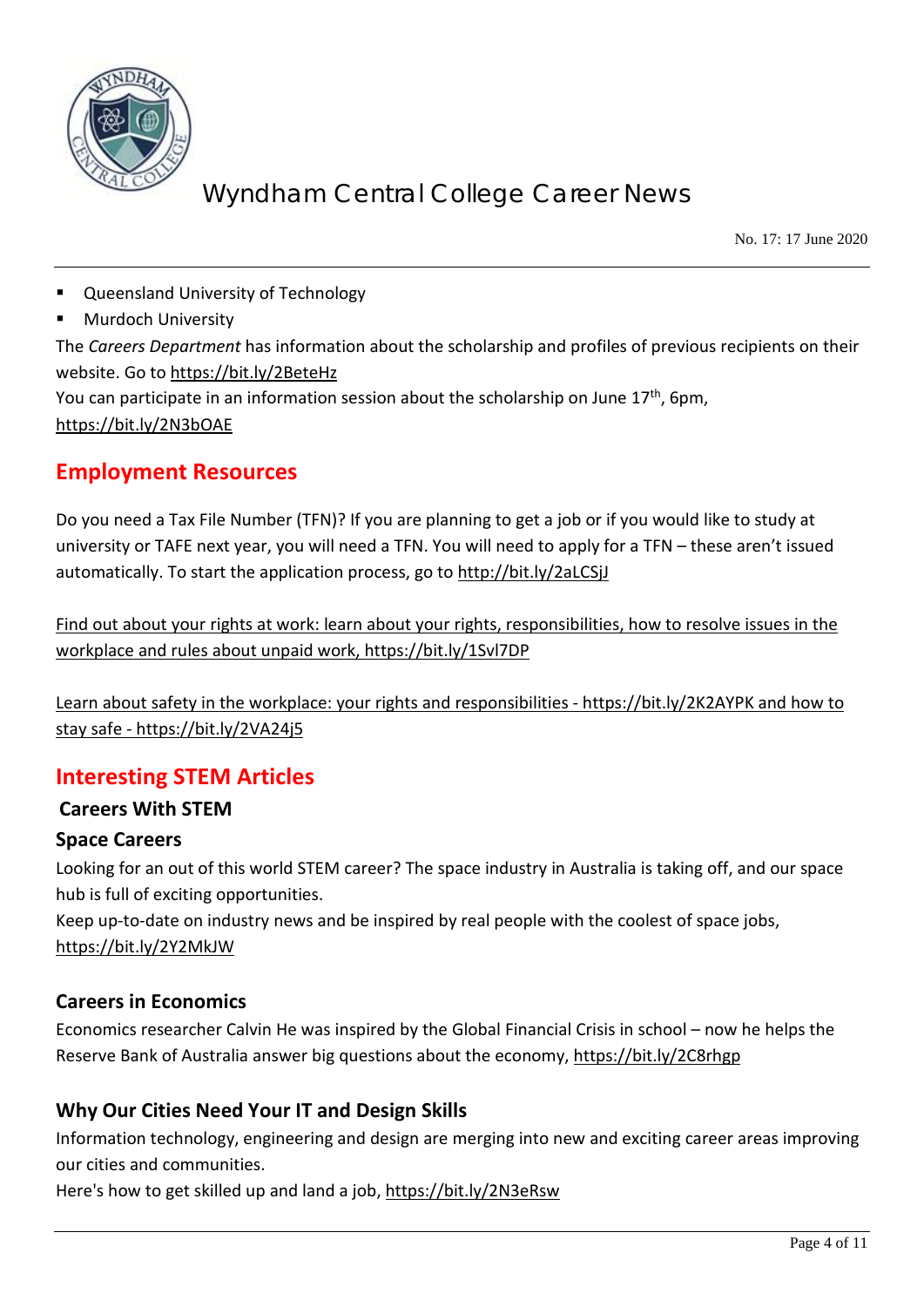

No. 17: 17 June 2020

### **Careers With STEM Job Kits**

Careers With STEM have created free downloadable job kits for - Software Engineer and Machine Learning Engineer.

You can download the kits at<https://bit.ly/30Xtcz1>

## **Monash University - Medicine and Health**

The Faculty of Medicine, Nursing and Health Science has developed two videos for rural students interested in applying for medicine at Monash

Boost your chances of getting into medicine,<https://bit.ly/3d72BSm>

New Monash Rural End-to-End Program,<https://bit.ly/2BbJwRO>

You can also view videos of Monash students studying courses such as nursing, midwifery, biomedicine, radiography and medicine,<https://bit.ly/3hrThvP>

### **Creative Arts & Media**

#### **JMC Academy**

JMC offer courses in

- **Animation**
- Audio Engineering & Sound Production
- **EXECONTEMPORARY Music Performance**
- Design (Visual Communication)
- Entertainment Business Management
- Film & Television Production
- **Game Design**
- Songwriting

The Academy recently held a virtual open day and have made recordings from the day available for prospective students and their families to access. Visit<https://bit.ly/2zEN3ro>

### **Open Days**

This year the majority of TAFE and higher education institutes will run their open days online. The following are examples of universities that have released their open dates:

### **La Trobe University**

Melbourne – Sunday 2 August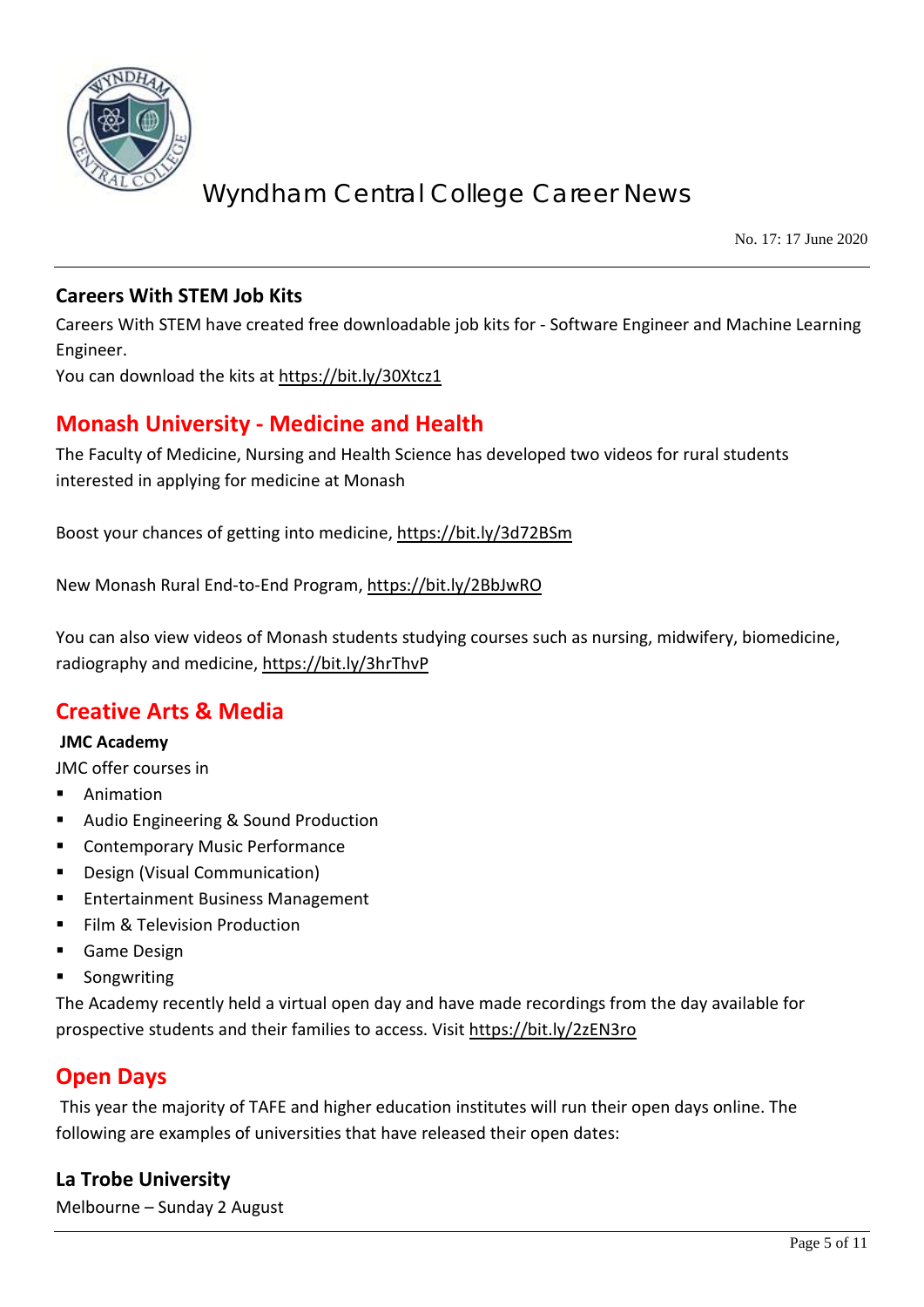

No. 17: 17 June 2020

Regional campuses – Sunday 23 August Register,<http://bit.ly/3chXyPA>

**University of Wollongong** Saturday 8 August Register,<http://bit.ly/2I1SrFp>

**RMIT University**  Saturday 8 and Sunday 9 August Register,<https://bit.ly/2UIPlwV>

### **Victoria University and Victoria Polytechnic**

Saturday 15 August Register[: https://bit.ly/3ddCGIV](https://bit.ly/3ddCGIV)

**Deakin University** Sunday 16 August Register[: http://bit.ly/2vebI3X](http://bit.ly/2vebI3X)

## **The University of Melbourne**

Sunday 16 August Register,<http://bit.ly/39I2xaJ>

### **Australia National University**

Saturday 22 August Register,<https://bit.ly/30M7j5j>

## **The Australian School of Business, UNSW**

Australian School of Business posts regular videos to their YouTube channel that provide updates on what is going on in the faculty and gives insights into a key business issue each week. To search the YouTube channel, go to<http://bit.ly/1ENyXZp>

## **Take a Virtual Tour of the Federation University**

Use this link for information on how to take a 360-degree tour of the following areas at the Ballarat campus: general campus tour, Nursing labs, Science and Engineering buildings, and the Visual and Performing Arts facilities,<http://bit.ly/2ssWx36>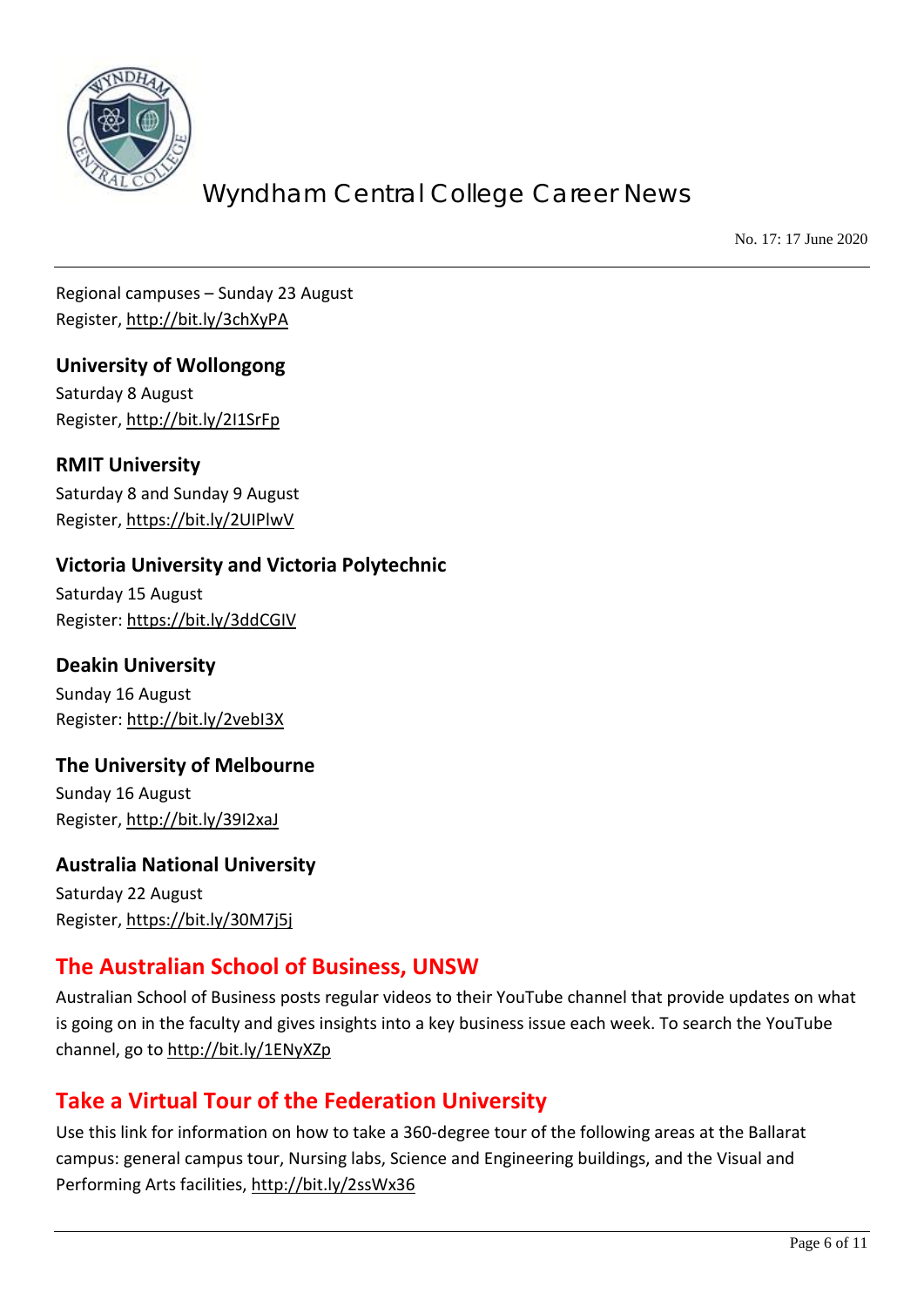

No. 17: 17 June 2020

### **Upcoming Virtual Events**

### **Charles Sturt University**

Charles Sturt Advantage

This early entry program is now open and 77 courses are eligible! Assessments are based on your 'soft skills' such as empathy and resilience, https://bit.ly/2UmOlgT

Charles Sturt are running an information seminar on the Advantage program for prospective students and their families.

Date: Tuesday 23 June, 6.30pm – 8pm Information and RSVP,<https://bit.ly/2YHCgFr>

### **Year 10 Subject Selection Evening**

Year 10 students who may be interested in applying for Charles Sturt in the future can participate in this information session about career pathways, assumed knowledge, applications and more.

Date: Wednesday 24 June, 6pm – 7pm, Information and RSVP:<https://bit.ly/3hzHYBB>

### **Discover Deakin Seminars**

Deakin University is running the following online information sessions for prospective students in

| June |                              |  |
|------|------------------------------|--|
| 17   | Law                          |  |
| 17   | Engineering                  |  |
| 18   | Sport Development &          |  |
|      | Management                   |  |
| 22   | Software Engineering         |  |
| 23   | <b>Biomedical Science</b>    |  |
| 25   | Environment                  |  |
| July |                              |  |
| 4    | Teaching                     |  |
| 15   | <b>Medical Imaging</b>       |  |
| 20   | <b>Occupational Therapy</b>  |  |
| 21   | Public Health & Health       |  |
|      | Promotion                    |  |
| 22   | Optometry                    |  |
| 23   | <b>Nursing and Midwifery</b> |  |
|      |                              |  |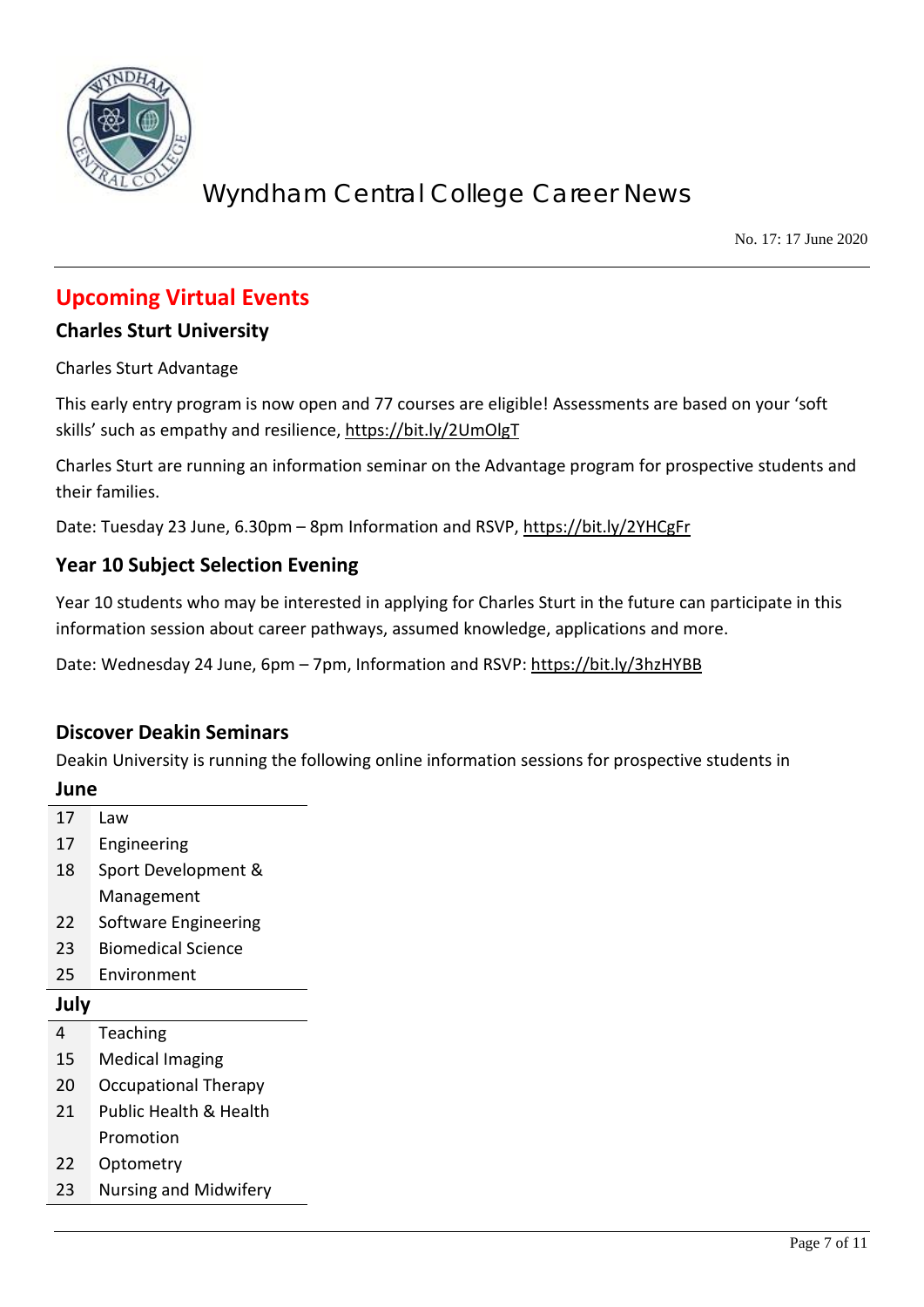

No. 17: 17 June 2020

| 27 | <b>Exercise and Sport</b> |  |
|----|---------------------------|--|
|    | Science                   |  |
| 28 | <b>Nutrition Sciences</b> |  |
| 29 | Psychology                |  |

30 Health Sciences

Information and RSVP - <https://bit.ly/2YIZXi5>

#### **Western Victorian Careers Expo**

This event will be run online and there is a huge range of exhibitors that students and families can connect with. Whilst this event is targeted to students in Western Victoria, all prospective students are welcome to participate.

Date: Tuesday 23 June, 9.30am – 4.30pm. Information and RSVP:<https://bit.ly/3fuUdhR>

#### **Monash University – Online Information Seminars**

Monash are hosting an online information evenings for prospective students and their families on the following dates in August: 11, 12, 25.

Register via<https://bit.ly/39GmmOQ>

### **Australian Catholic University – Talk with Industry Series**

Australian Catholic University is running the following online sessions for prospective students:

17 June: Talk with occupational therapists and speech pathologists

2 July: Talk with exercise scientists and physiotherapists

Information and RSVP - <https://bit.ly/2XwbkYr>

#### **Collarts – Webinar Series**

Collarts is running the following online webinars for prospective students: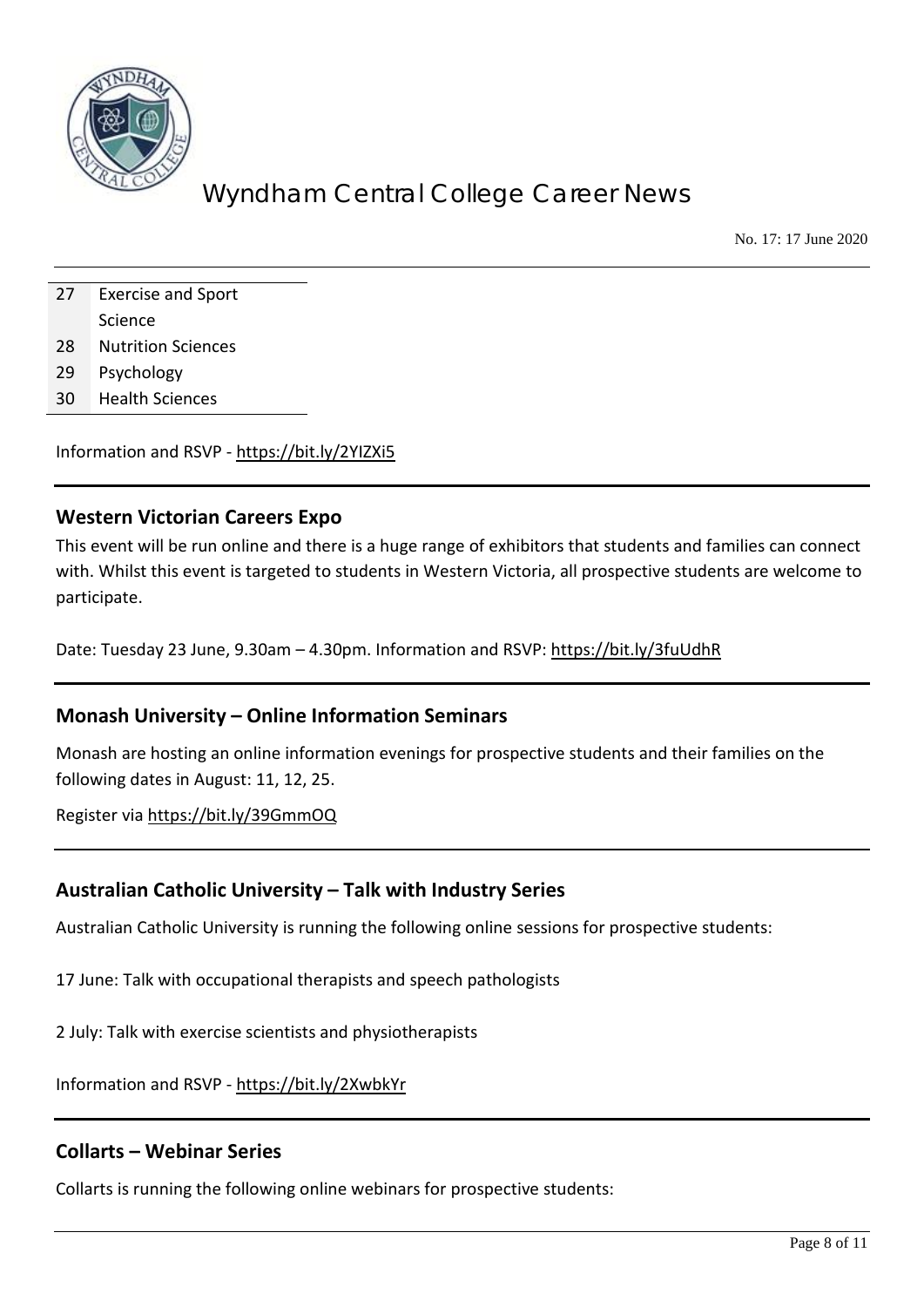

No. 17: 17 June 2020

| June |                                 |
|------|---------------------------------|
| 29   | <b>Interior Design</b>          |
| 30   | Fashion & Sustainability        |
| 30   | <b>Fashion Marketing</b>        |
| July |                                 |
| 1    | <b>Animation &amp; VFX</b>      |
| 1    | Digital & Social Media          |
| 7    | Dramatic Arts (Comedy)          |
| 7    | Screen & Media                  |
| 8    | <b>Music Performance</b>        |
| 8    | <b>Music Production</b>         |
| 9    | <b>Audio Engineering</b>        |
| 10   | Entertainment                   |
|      | Management                      |
| 10   | <b>Entertainment Journalism</b> |

Information and RSVP - <https://bit.ly/2KBApv2>

### **Webinars**

### **Resources Engineering – Mining and Renewable Energy**

Monash University, Thursday 30 July from 5-6pm[, https://bit.ly/3cmoxIP](https://bit.ly/3cmoxIP)

Why Years 9 & 10 Matter: Pathways to Harvard, Oxford, and Beyond

Saturday 20 June,<https://bit.ly/3chLNYh>

Basair - how to become a pilot

22 and 25 June 2020,<https://bit.ly/370jMUp>

### **Federation University – Your Fed Future**

Federation University is running the following online information sessions for prospective students in June: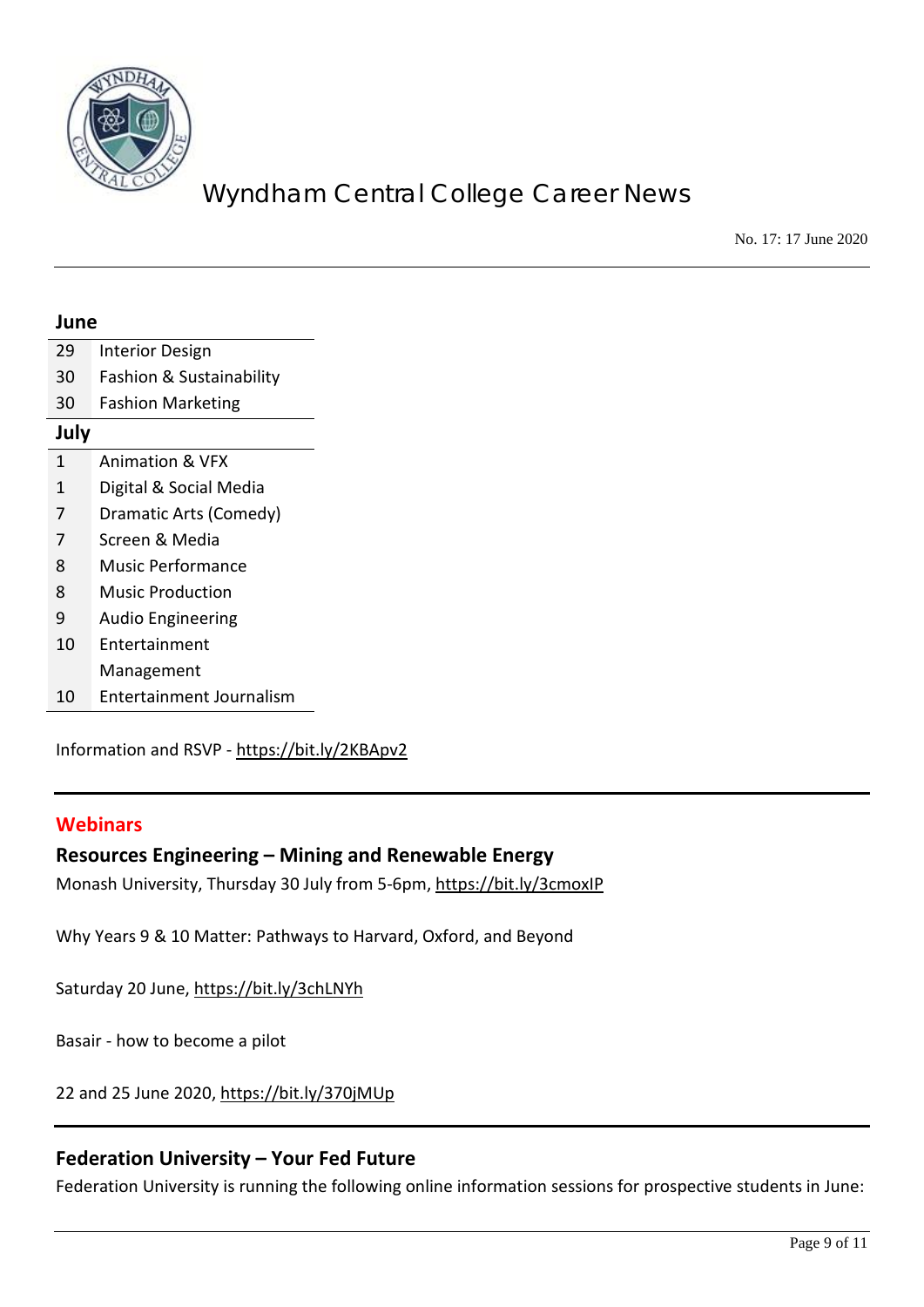

No. 17: 17 June 2020

- 17 Study social work
- 22 Study engineering
- 23 Study nursing

Information and RSVP - <https://bit.ly/2WfWfLo>

Access recordings of previous webinars on careers, pathways, scholarships and visual arts etc., at <https://bit.ly/3bKOIsq>

### **RMIT University – Discover What's Next Series**

RMIT University is running the following online sessions for prospective students:

| June           |                                       |  |
|----------------|---------------------------------------|--|
| 18             | Communications,                       |  |
|                | Journalism & Media                    |  |
| 23             | Business & Law                        |  |
| 25             | Engineering                           |  |
| 30             | <b>Flight Training &amp; Aviation</b> |  |
| July           |                                       |  |
| $\mathfrak{D}$ | Science                               |  |
| 9              | Computer Science &                    |  |
|                | Information Technology                |  |
| 16             | Fashion                               |  |
| 23             | Health & Biomedical                   |  |
|                | Sciences                              |  |
| 28             | <b>Education &amp; Social</b>         |  |
|                | Sciences                              |  |
| 30             | <b>Building &amp; Construction</b>    |  |

Information and RSVP - <https://bit.ly/2M0UGeg>

### **Swinburne University – Mid-Year Web Sessions**

Swinburne University is running the following online web sessions in June:

17 Redesigning Melbourne